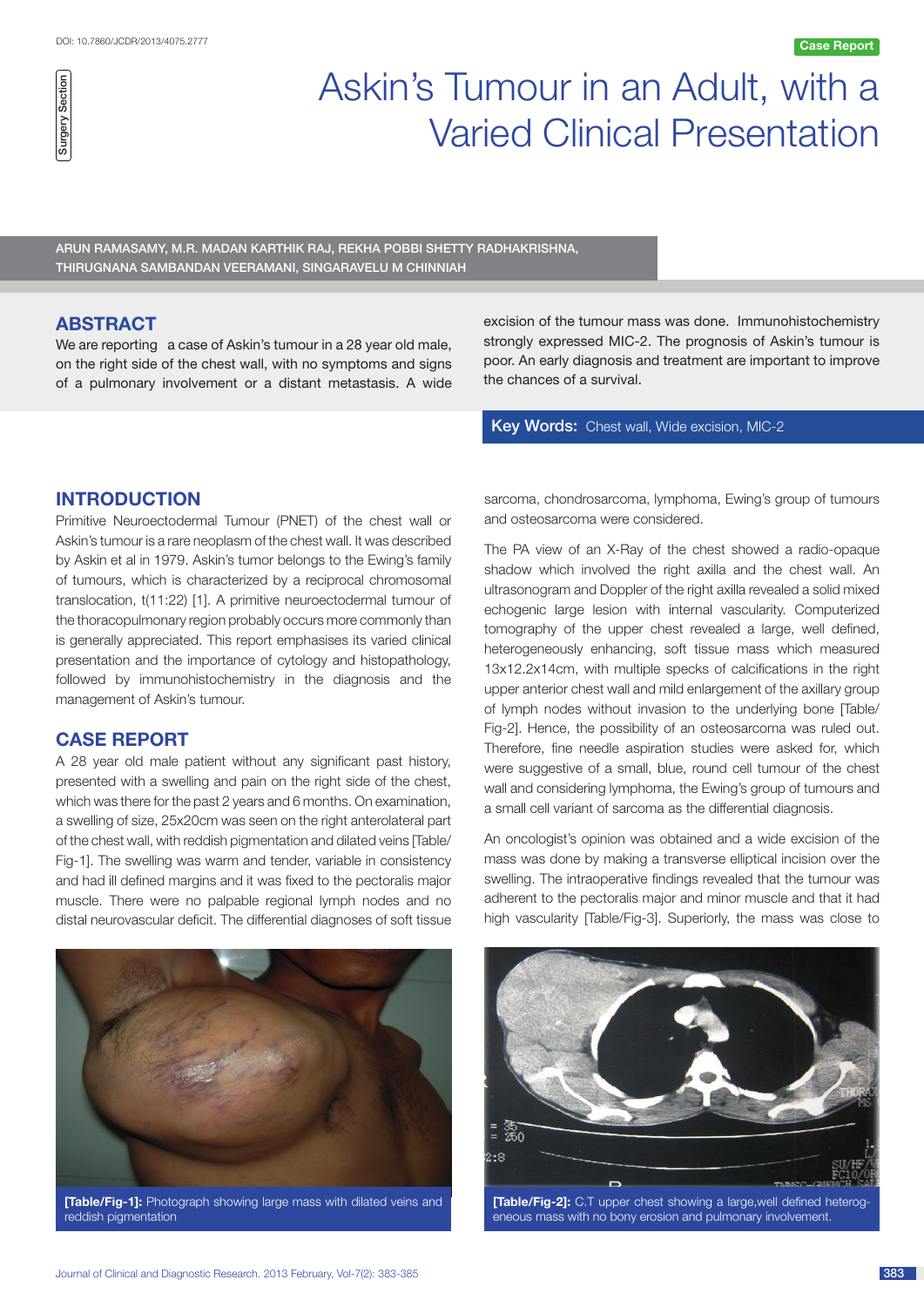

**[Table/Fig-3]:** Photograph showing the tumour mass is being removed by wide excision



and clusters

the axillary vein. The tumour mass was removed with 2-3cm free margins, along with a major part of the pectoralis major and minor muscle. The axillary fat and the axillary lymph node clearance was done upto Level II.

On gross examination , the mass was found to be capsulated and on cut section, it was found to be pinkish white in colour.

A microscopic examination revealed a tumour which comprised of small blue cells which were interspersed by blood vessels, The tumour cells were arranged in diffuse sheets and in clusters with areas of necrosis and few atypical mitotic figures. The resected margins showed an evidence of tumour cell infiltration [Table/Fig-4]. Immunohistochemistry revealed a strong expression of MIC-2 and the mass was immunonegative for Fli 1, Bcl2, WT 1 and desmin, thus confirming the diagnosis as an Ewing's of group tumour. As the tumour arose from the chest wall without any bone involvement or invasion into the bone, a final diagnosis of Askin's tumour was made. The patient recovered without any complications.

## **Discussion**

Askin's tumour is a rare, malignant, small-cell neuroepithelioma that arises from the soft tissues of the chest wall or the lung and it predominantly occurs in children and in young adults who are in the age range of 10 to 30 years [2]. Askin et al., reported that, these tumours are common in females and that the median age for these is 14.5 years [3]. Our case was a 28 year old male with a rapid progression of the disease. A chest wall mass is the typical clinical presentation with or without pain [1]. Among the newly diagnosed patients, less than 25% have a pulmonary involvement and 20-25% have distant metastases to the bone or the bone marrow [1,4]. Our patient presented with a chest wall mass and pain, with no symptoms and signs of a pulmonary involvement or distant metastases.

On plain radiography, Askin's tumour commonly presents as a mass in the chest wall with soft tissue density. On computerized tomography, Askin's tumour presents as a large ill defined mass with a heterogenous appearance, which often invades the surrounding tissues (local rib erosion) and with pleural effusions and pulmonary metastases. As a rule, there is no calcification [5]. In our case, it was a well defined, lobulated heterogenous mass with multiple specks of calcification. There was no evidence of a bony erosion or a pulmonary involvement.

An accurate diagnosis of Askin's tumour poses a diagnostic challenge and it is imperative for both instituting the specific therapy and for the prognosis. Immunohistochemistry helps in distinguishing the primitive neuroectodermal tumours and the Ewing's family of tumours from the other small, round cell tumours. The demonstration of a membrane-pattern positivity for MIC-2(CD99), the neural markers (S-100, Synaptophysin) and vimentin and a negativity for the muscle markers confirms the diagnosis [6].

The treatment in Askin's tumour consists of a radical surgery, neoadjuvant or adjuvant chemotherapy and radiotherapy. The long term survival can be improved with both local and adjuvant therapy in the form of multidrug chemotherapy. In a recent study, the overall 4 year survival rates for patients with locoregional and distant metastases were 89% and 17.8% respectively [4].

### **References**

- [1] Sanjeev Verma, Prashant Prakash, Pushpa Yadav, Dinesh Srivastava, SC Sharma. Primitive Neuroectodermal Tumour of the Chest Wall in an Adult. *JIACM.* 2008;9(3): 237-39.
- [2] Mark J Kransdorf, Mark D Murphey . Neurogenic tumours; Imaging of soft tissue tumors; 2nd edn; Lippincot Williams and Wilkins; Philadelphia,USA; 2006; 371-74.
- [3] Ozlem (Malas) Oru MD; Arzu Hocaoglu, MD; Benan Caglayan, MD; E Sevda Ozdogan, MD; Nusret Erdogan, MD ; Askin Tumor : Malignant Round Cell Tumor in the Thoracopulmonary Region. *Turkish Respiratory Journal.* 2002;3(3): 109-12.
- [4] Hari, MD;T PJain, MD;SThulkar, MD and Bakshi, MD, DM; Pictorail review-Imaging features of peripheral primitive neuroectodermal tumours. *The British Journal of Radiology.* 2008;81: 975-83.
- [5] AMA. de Schepper, Paul M Parizel, Filip M Vanhoenacker . Primitive Neuroectodermal Leisons and Related Lesions; Imaging of Soft Tissue Tumors; 3rd edn; *Springer Germany*. 2006; 379-84.
- [6] Maj D Gulati, Maj A Bahal, Col AK Dhar, Lt Col N Chakravorty, Brig MP Muttagikar, Col R Lakhtakia. Askin Rosai Tumour. *MJAFI.* 2007;63: 284-85.